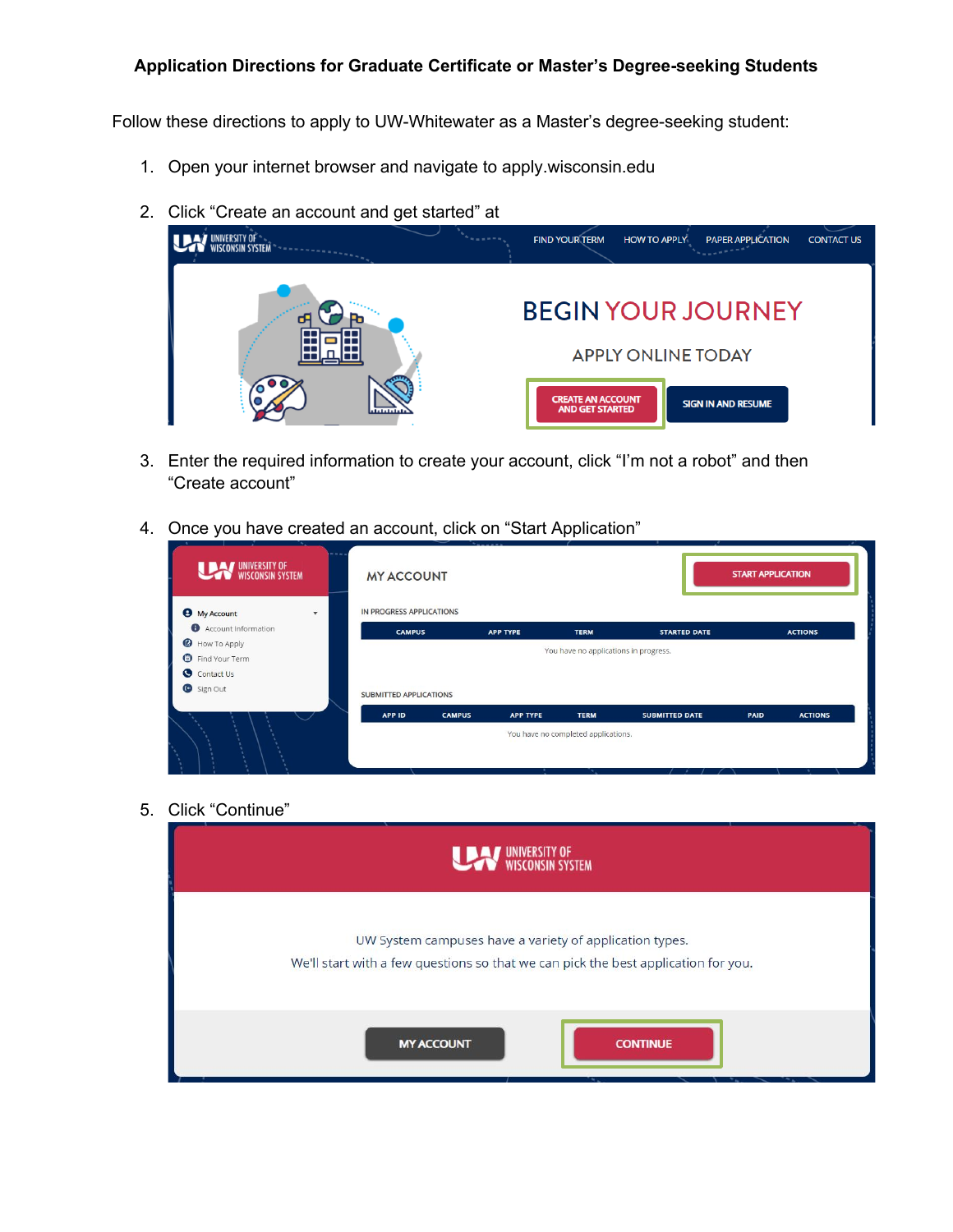6. Whether you are applying for a **Graduate Certificate or a Master's Degree Program**, select "Degree"

| ັ                                                         | WINNERSITY OF WISCONSIN SYSTEM      |  |  |
|-----------------------------------------------------------|-------------------------------------|--|--|
| ARE YOU APPLYING FOR A DEGREE OR A<br><b>FEW COURSES?</b> |                                     |  |  |
|                                                           | <b>Few Courses</b><br><b>Degree</b> |  |  |
|                                                           | <b>BACK</b><br><b>MY ACCOUNT</b>    |  |  |

7. Click "Yes" if you are a U.S. Citizen or "No" if you are not a U.S. Citizen.

|                         | UNIVERSITY OF WISCONSIN SYSTEM |  |
|-------------------------|--------------------------------|--|
| ARE YOU A U.S. CITIZEN? |                                |  |
| Yes                     | <b>No</b>                      |  |
| <b>MY ACCOUNT</b>       | <b>BACK</b>                    |  |

8. Click "Yes"

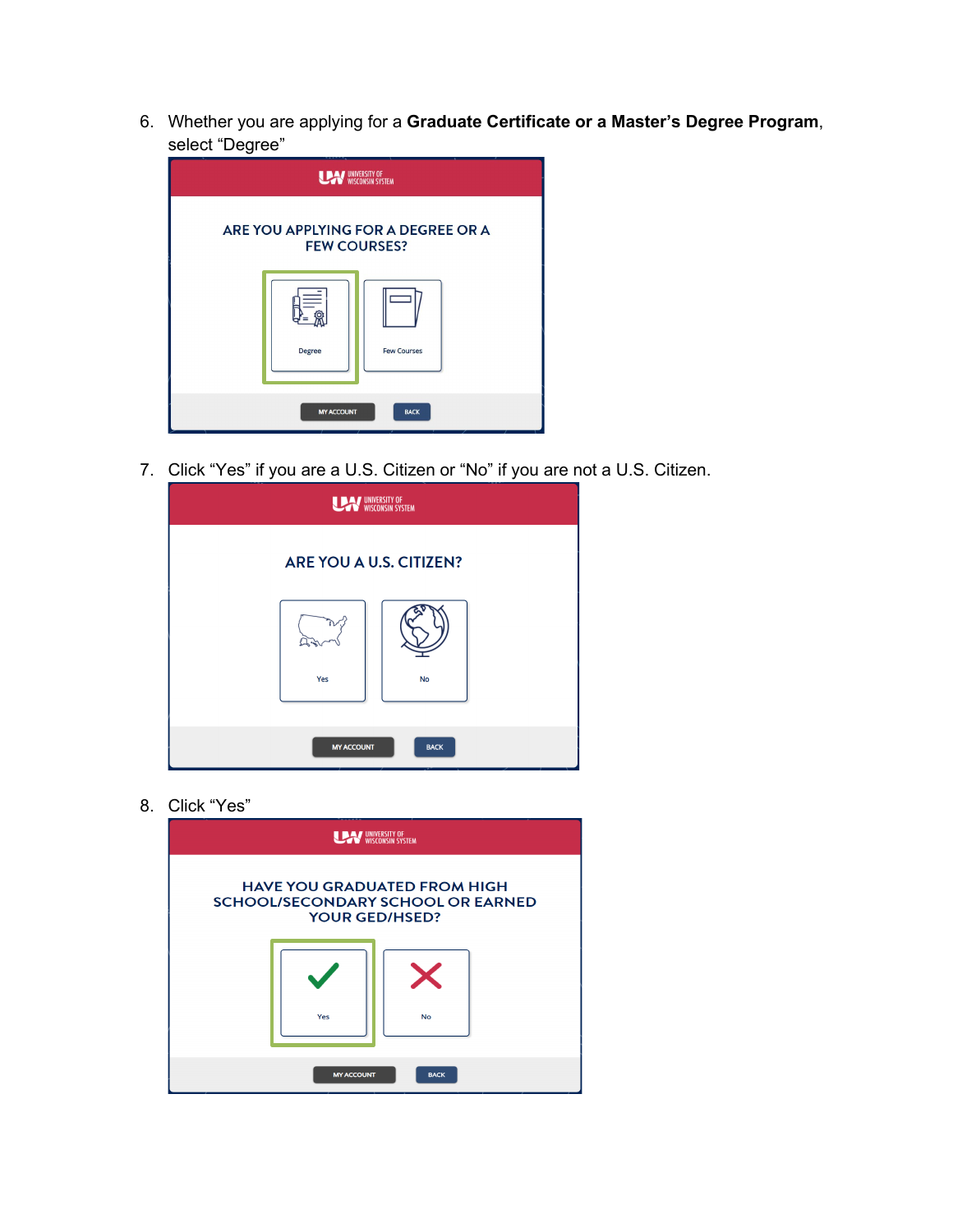9. Click "I have earned or will earn a bachelor's degree or higher before I enroll"



10. Whether you are applying for a Graduate Certificate or a Master's Degree Program, select "Graduate Degree"

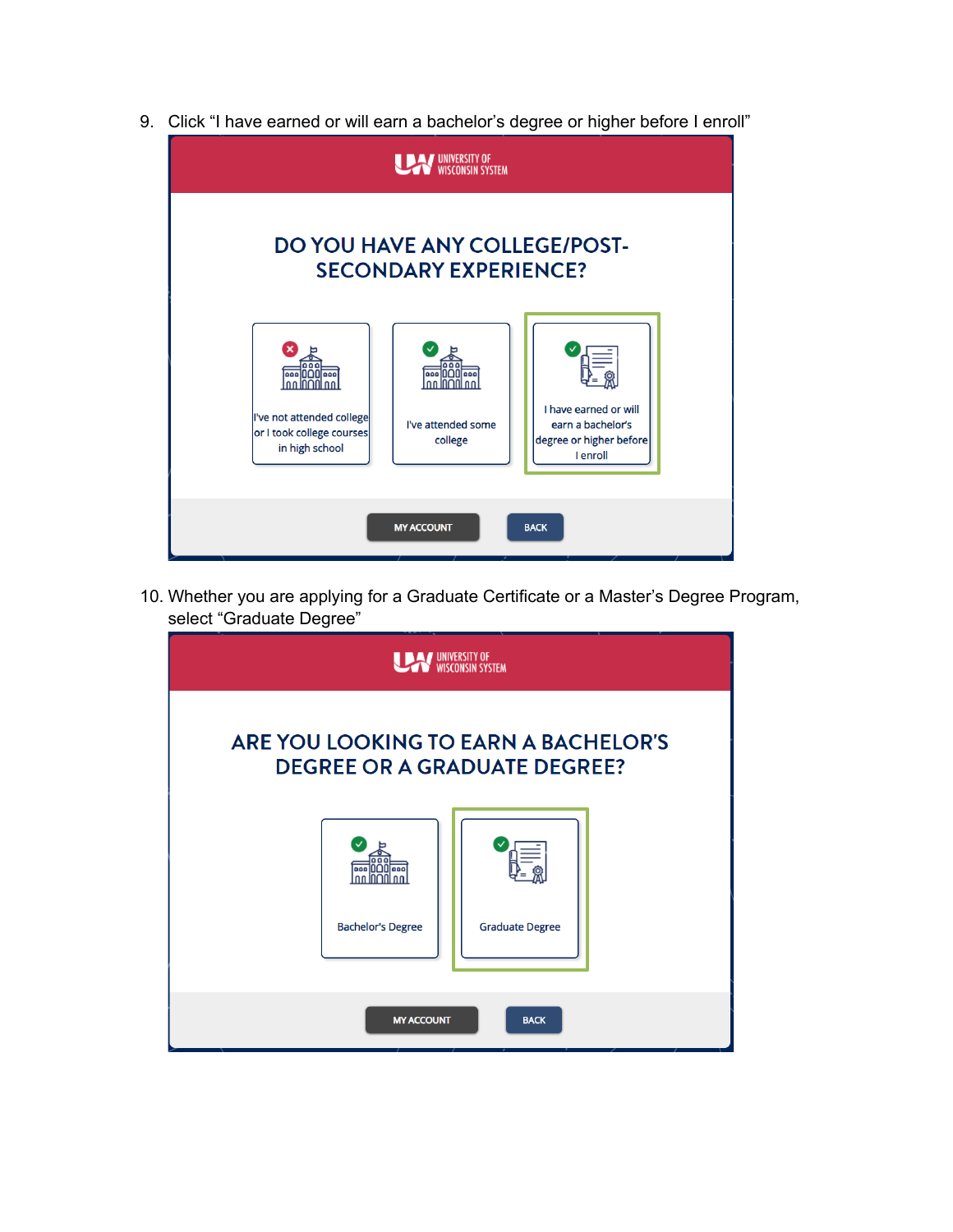11. Click "Continue"



12. Select the bar that says "UW-Whitewater," so it is highlighted as pictured below. Then, click "Save and Continue"

| University of Wisconsin<br>Eau Claire           | GREEN BAY                                      | LA CROSSE.                               |
|-------------------------------------------------|------------------------------------------------|------------------------------------------|
| <b>UW-Eau Claire</b>                            | <b>UW-Green Bay</b>                            | <b>UW-La Crosse</b>                      |
|                                                 |                                                |                                          |
| <b>WISCONSIN</b>                                | INIVERSITY eWISCONSIN<br><b>UMMILWAUKEE</b>    | UNIVERSITY @ WISCONSIN<br><b>OSHKOSH</b> |
| Click here for more info                        | Click here for more info                       | UW-Oshkosh                               |
|                                                 |                                                | <b>UNIVERSITY OF WISCONSIN</b>           |
| <b>PARKSIDE</b>                                 | P PLATTEVILLE                                  | <b>River Falls</b>                       |
| <b>UW-Parkside</b>                              | <b>UW-Platteville</b>                          | <b>UW-River Falls</b>                    |
| University of Wisconsin                         | <b>UNIVERSITY OF WISCONSIN</b><br><b>STOLE</b> | uperior                                  |
| <b>Stevens Point</b><br><b>UW-Stevens Point</b> | <b>UW-Stout</b>                                | <b>UW-Superior</b>                       |
|                                                 |                                                |                                          |
| <b>Whitewater</b>                               |                                                |                                          |
| <b>UW-Whitewater</b>                            |                                                |                                          |
|                                                 |                                                |                                          |
|                                                 |                                                |                                          |
| <b>MY ACCOUNT</b>                               | <b>BACK</b>                                    | <b>SAVE AND CONTINUE</b>                 |

## **WHERE DO YOU WANT TO GO?**